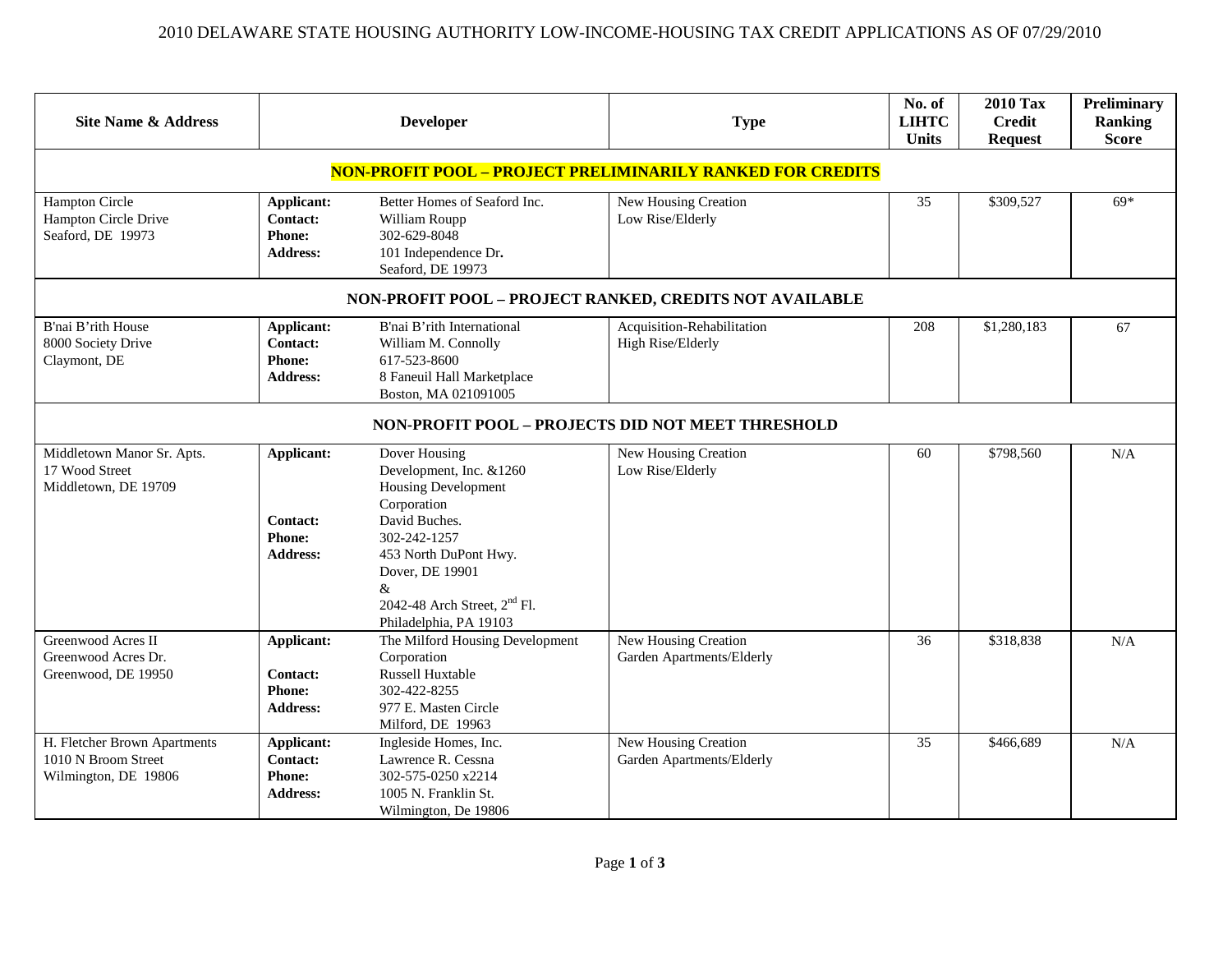| <b>Site Name &amp; Address</b>                                                          |                                                                   | <b>Developer</b>                                                                                                             | <b>Type</b>                                               | No. of<br><b>LIHTC</b><br><b>Units</b> | <b>2010 Tax</b><br><b>Credit</b><br><b>Request</b> | Preliminary<br>Ranking<br><b>Score</b> |  |  |  |
|-----------------------------------------------------------------------------------------|-------------------------------------------------------------------|------------------------------------------------------------------------------------------------------------------------------|-----------------------------------------------------------|----------------------------------------|----------------------------------------------------|----------------------------------------|--|--|--|
| <b>PRESERVATION REHABILITATION POOL - PROJECTS PRELIMINARILY RANKED FOR CREDITS</b>     |                                                                   |                                                                                                                              |                                                           |                                        |                                                    |                                        |  |  |  |
| <b>Canterbury Estates</b><br>304 Canterbury Apartments, Rt. 13<br>Bridgeville, DE 19933 | Applicant:<br>Contact:<br><b>Phone:</b><br>Address:               | Canterbury Estates Management, LLC<br>Donald Kirkpatrick<br>410-269-0900 x120<br>410 Severn Ave. A301<br>Annapolis, MD 21403 | Acquisition-Rehabilitation<br>Garden Apartments<br>Family | 24                                     | \$286,404                                          | 74                                     |  |  |  |
| B'nai B'rith House<br>8000 Society Drive<br>Claymont, DE                                | Applicant:<br><b>Contact:</b><br><b>Phone:</b><br><b>Address:</b> | B'nai B'rith International<br>William M. Connolly<br>617-523-8600<br>8 Faneuil Hall Marketplace<br>Boston, MA 021091005      | Acquisition-Rehabilitation<br>High Rise/Elderly           | 208                                    | \$1,280,183                                        | 67                                     |  |  |  |
| <b>Greenside Manor Apartments</b><br>216 Tulip Place<br>Seaford, DE 19973               | Applicant:<br><b>Contact:</b><br><b>Phone:</b><br><b>Address:</b> | Greenside Associates, LP<br>David F. Layfield, Jr.<br>410-334-3671<br>212 W. Main St. Suite 301A<br>Salisbury, MD 21801      | Acquisition-Rehabilitation<br>Garden Apartments/Family    | 40                                     | \$437,084                                          | 65                                     |  |  |  |
| PRESERVATION REHABILITATION POOL - PROJECT RANKED, CREDITS NOT AVAILABLE                |                                                                   |                                                                                                                              |                                                           |                                        |                                                    |                                        |  |  |  |
| Heron Run<br>363 E. Commerce St.<br>Smyrna, DE 19977                                    | Applicant:<br><b>Contact:</b><br><b>Phone:</b><br><b>Address:</b> | Heron Run Associates, LP<br>David F. Layfield, Jr.<br>410-334-3671<br>212 W. Main St. Suite 301A<br>Salisbury, MD 21801      | Acquisition-Rehabilitation<br>Garden Apartments/Family    | 40                                     | \$456,527                                          | 65                                     |  |  |  |
| PRESERVATION REHABILITATION POOL - PROJECT DID NOT MEET THRESHOLD                       |                                                                   |                                                                                                                              |                                                           |                                        |                                                    |                                        |  |  |  |
| <b>Dunbarton Estates</b><br>301 Dunbarton Apts<br>Georgetown, DE 19947                  | Applicant:<br><b>Contact:</b><br><b>Phone:</b><br><b>Address:</b> | Dunbarton Estates Management, LLC<br>Donald Kirkpatrick<br>410-269-0900 x120<br>410 Severn Ave. A301<br>Annapolis, MD 21403  | Acquisition-Rehabilitation<br>Garden Apartments/Family    | 32                                     | \$374,973                                          | N/A                                    |  |  |  |